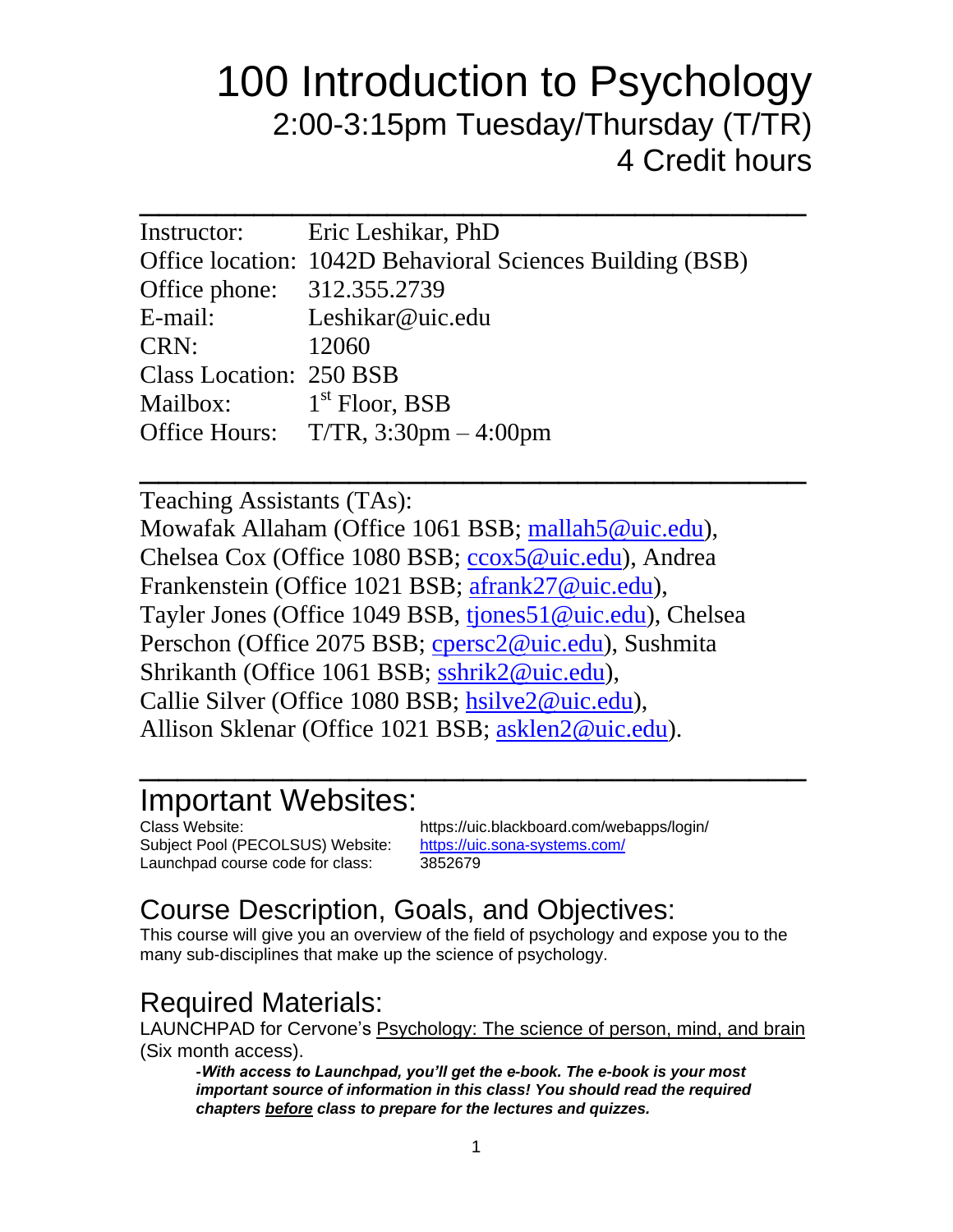*-Launchpad is also how you will be accessing online assignments (Learning Curve Activities) throughout the semester!*

I-CLICKER 2 (But if you have an i-clicker 1, that will work also)

**>>** *This is an interactive tool that we will use almost every day in class. Quizzes will be conducted EXCLUSIVELY with your i-clicker, so bring your i-clicker to class everyday, especially on quiz days. Some in-class activities will also be conducted using your i-clicker.*

#### What to bring to class everyday:

i-clicker pen/pencil paper

#### What you cannot use in class:

Laptops, ipads, etc. Cell phones

#### Course Policies

#### Lecture Attendance Policy:

You will be responsible for material presented both in class and in the textbook, so it is in your best interest to attend class. Although attendance is not mandatory it is **strongly encouraged**. Please make sure to **arrive on time**. Given the arrangement of the classroom, it can be disruptive if you walk in late. If you need to leave class early, please make sure that you sit as close to the door as possible so that you do not disrupt the class when leaving.

### Discussion Section:

In addition to attending lecture, you also will be attending a discussion section once a week. Critical information for the class will be presented in your discussion section, so you are strongly encouraged to attend. Attendance will be taken in your discussion section. You will earn points for coming to discussion section. Importantly, some material on the exam will be related to what you learn in your discussion section, so it is so important that you attend your discussion section.

### Grades:

There will be a total of **580** possible points you can earn in this class. Scores earned by students in sections taught by other instructors have no effect on the calculation of your grade.

| 3 (out of 4) Exams (80 points each)              | 240 | points |  |
|--------------------------------------------------|-----|--------|--|
| 7 (out of 10) Quizzes (10 points each)           | 70  | points |  |
| <b>First Assignment</b>                          | 10  | points |  |
| 10 (out of 13) Learning Curve Assignments        | 50  | points |  |
| 2 Papers (40 points each)                        | 80  | points |  |
| 10 Discussion Section points (5 points each)     | 50  | points |  |
| 8 Psychology Experience Credits (10 pts each) 80 |     | points |  |
|                                                  | 580 | points |  |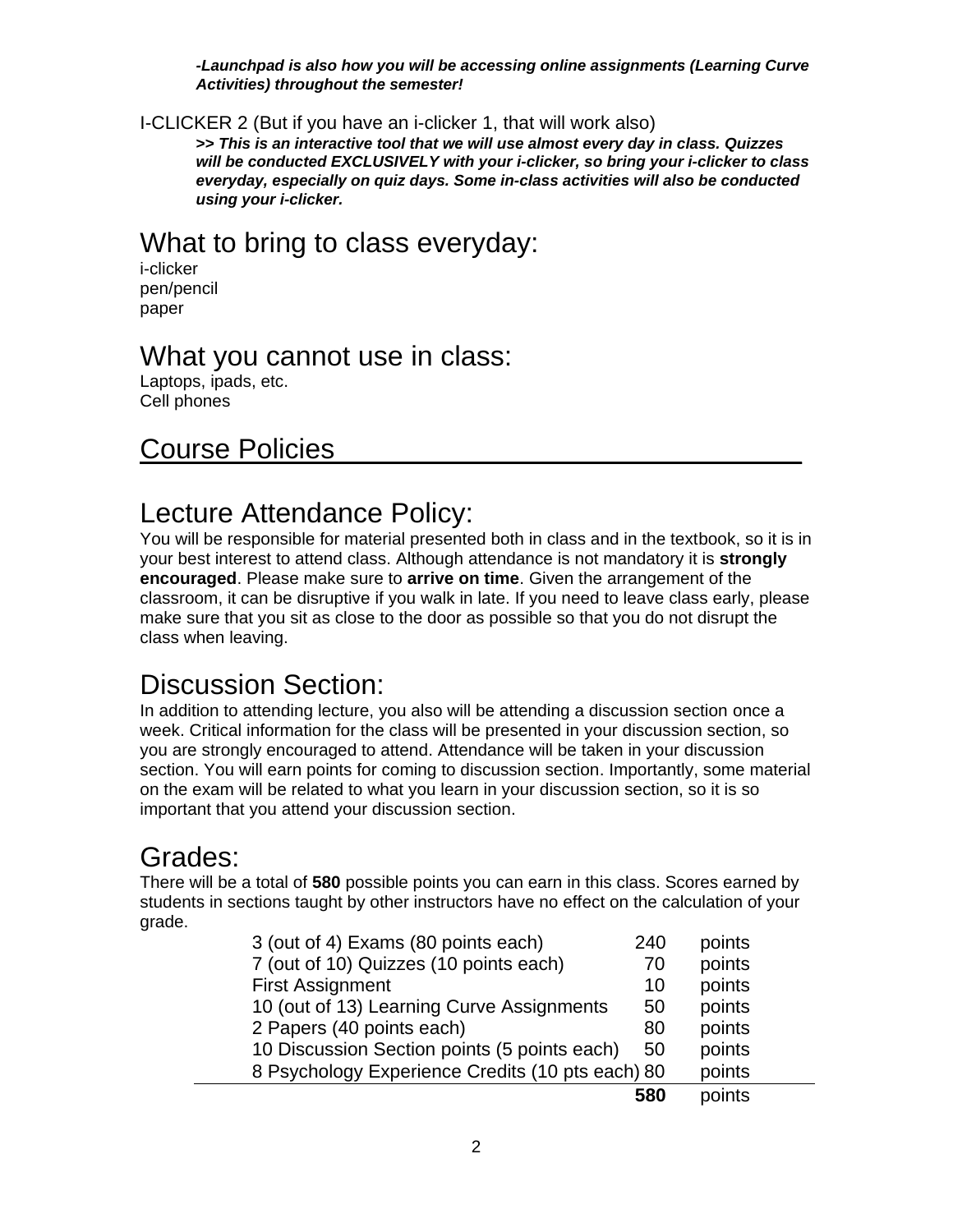#### Exams:

Exams are multiple-choice. There are 40 questions per exam. Each exam is worth 80 points. Exams 1-3 will be held during class (see course schedule on last page of this syllabus). Exam 4 will be held during finals week. Exam 4 (final exam) is not cumulative, that is the last exam will not be over all the material you learned all semester, just the final three chapters we cover (see below). When calculating your grade at the end of the semester, I will drop your lowest exam grade. Therefore, there are NO make-up exams. Missed exams will be counted as a zero and subject to the drop policy. To get the highest possible grade in class, it is in your best interest to take all 4 exams.

| Exam 1:              | covers Ch. 1, 2, 12, 13  |
|----------------------|--------------------------|
| Exam 2:              | covers Ch. 14, 15, 16, 6 |
| Exam $3:$            | covers Ch. 7, 8, 9, 10   |
| Exam 4 (Final Exam): | covers Ch. 11, 3, 5      |

#### Quizzes:

A total of 10 quizzes consisting of 10 multiple-choice questions (each) will be given throughout the semester. Quizzes will be given in class using i-clickers. Your top 7 quizzes will count towards your grade; the other 3 will be dropped. Because of this, no make-up quizzes will be given. Missed quizzes will be counted as a zero and subject to the drop policy. Quiz dates on the schedule on the last page of this syllabus are tentative; official quiz dates will be announced in class. Quizzes can take place any time during the lecture (at the beginning, middle, or end of class); therefore, it is in your best interest to stay for the entire lecture. **Important! If you do not have your i-clicker on quiz dates, you will not be able to take the Quiz. In other words, you won't receive credit for the quiz if you don't have your i-clicker with you.**

# Quiz Grade Challenge:

If you want to dispute an answer on a quiz, you will need to fill out the Request to Review Quiz form. On the form you will have to list what quiz answer you are disputing, and the relevant material in the book that supports your answer. Print out the form and hand the paper copy to me (Eric Leshikar). If I accept your dispute, you will receive full credit for the question you challenged. A similar form will be available for exams. To look at your quiz, please come to my office hours.

# Learning Curve Assignments (LCA):

Throughout the semester, you will be assigned Learning Curve Assignments. These assignments will cover content from a chapter in your textbook. You will be asked to complete the learning curve assignment **BEFORE** we cover that content in class. I will announce these due dates in class. Learning curve assignments will be worth **5 points** each. The total amount of points that you can earn from learning curve assignments will be capped at **50 points** (doing 10 LCAs).

## Discussion Section Points:

Each week your TA will take attendance in your discussion section. You will receive 5 points for every class you attend up to a maximum of 10 classes totaling **50 points**.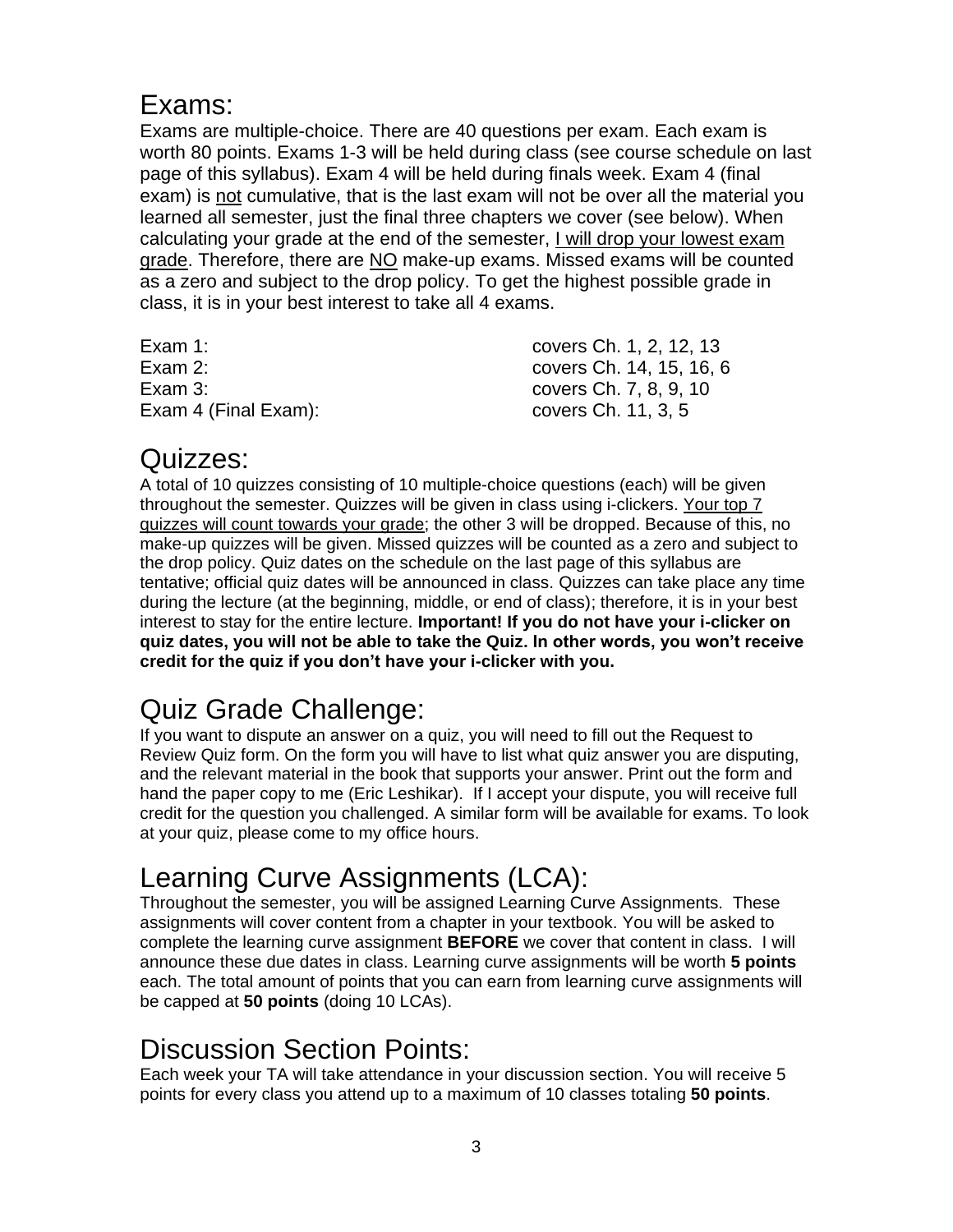# Psychology Experience Credits (PEC):

As part of this course, you are required to earn 8 Psychology Experience Credits (PECs) by any of three methods: (1) participating as a subject in Institutional Review Board (IRB)-approved research studies conducted under the supervision of Psychology Department faculty, (2) participating as a simulated client in one or more professional training sessions conducted by advanced undergraduate and graduate students in psychology, and/or (3) writing summaries of published empirical research using the resources of UIC's Daley Library. You can earn all 8 PECs by any one of these methods, or you may earn some PECs by each method. More information that explains each of these methods in more detail will be given to you during lecture on **Thursday, August 25th** .

**Important!** If you earn 3 credits through participating in experiments by **Friday**, **October 14<sup>th</sup> you will then be eligible to complete 1 extra PEC (a 9<sup>th</sup> PEC), which will count** towards your grade. It is in your best interest to earn credits through participating in research as early as possible in the semester.

# Papers: Applying Psychological Science Paper (APSP)

There will be two papers you will need to complete in this course; more information will be given to you by the Teaching Assistant (TA) for your discussion section. If you have any questions about the papers ask your teaching assistant first, and if you still have a question after talking to your TA you can ask me (Eric Leshikar). The deadline for your first paper is Monday, October 3<sup>rd</sup> at 11:59pm, and the deadline for your second paper is **Monday, November 14 th at 11:59pm**.

### How you will be graded:

At the end of the semester, I will calculate the MEAN point total for the top 10% of students in the class. Then, I will assign point cut-offs based on that MEAN as follows:

 $A = 90\%$  of MEAN  $B = 80\%$  of MEAN  $C = 70%$  of MEAN  $D = 60\%$  of MEAN  $F = 59\%$  of MEAN and BELOW

# Academic Integrity:

As an academic community, UIC is committed to providing an environment in which research, learning, and scholarship can flourish and in which all endeavors are guided by academic and professional integrity. All members of the campus community– students, staff, faculty, and administrators–share the responsibility of ensuring that these standards are upheld so that such an environment exists. Instances of academic misconduct by students will be handled pursuant to the Student Disciplinary Policy: <http://www.uic.edu/depts/dos/studentconduct.html>

**Please don't cheat in any way in this class.**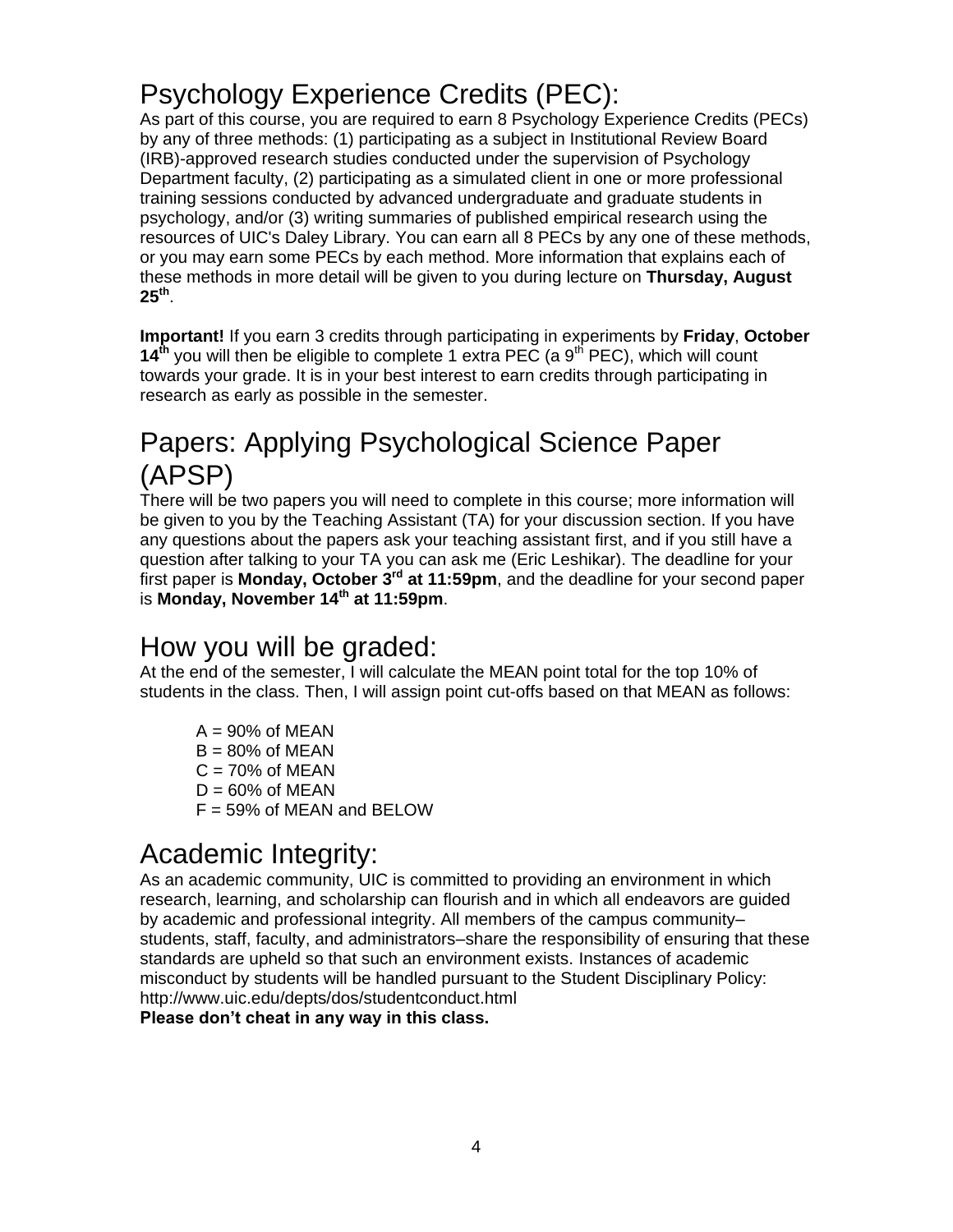# Religious Holidays:

If you wish to observe a religious holiday sometime in the semester, you should notify me (Eric Leshikar) by **Friday, September 2nd** of the date you will be absent. I will make every reasonable effort to honor your request. <http://oae.uic.edu/docs/ReligiousHolidaysFY20152017.pdf>

## Academic Deadlines:

Please see the following for a list of important academic deadlines this semester: http://catalog.uic.edu/ucat/academic-calendar/

# Disability Accommodation:

The University of Illinois at Chicago is committed to maintaining a barrier-free environment so that students with disabilities can fully access programs, courses, services, and activities at UIC. Students with disabilities who require accommodations for access to and/or participation in this course are welcome, but must be registered with the Disability Resource Center (DRC). You may contact DRC at 312-413-2183 (v) or 312-413-0123 (TTY) or see the following website: http://drc.uic.edu/

# The Writing Center:

The center is located in Grant Hall 105, and offers one-on-one consultation with students who need help developing ideas, or need advice, guidance or additional instruction on any aspects of writing in any class. Tutors are prepared to spend fifty minutes per appointment, and there is no limit to the number of tutoring sessions you are allowed each semester. Make an appointment and be on time! For an appointment, call the Writing Center at (312) 413-2206, or stop by room 105 of Grant Hall. Visit the Writing Center website at http://writingcenter.uic.edu/ for more information.

# UIC Computer Labs:

Computer labs are available throughout campus where you may write and/or print out your work. For a list of labs and the hours they're open, go to: www.accc.uic.edu/pclabs NOTE: Make sure you allow plenty of time to print out papers. Sometimes labs have long lines of students waiting for access.

# The Academic Center for Excellence:

The center can help if you feel you need more individualized instruction in reading and/or writing, study skills, time management, etc. Phone: (312) 413-0031. http://studentaffairs.uic.edu/ace/

## Miscellaneous:

Cell phone use of any kind is prohibited in the classroom.

Conversations with your classmates during class are very distracting; please don't talk in class during lectures or when others are speaking.

Laptop/ipad/tablet use is not allowed in the classroom (unless you have a documented need to use these in class).